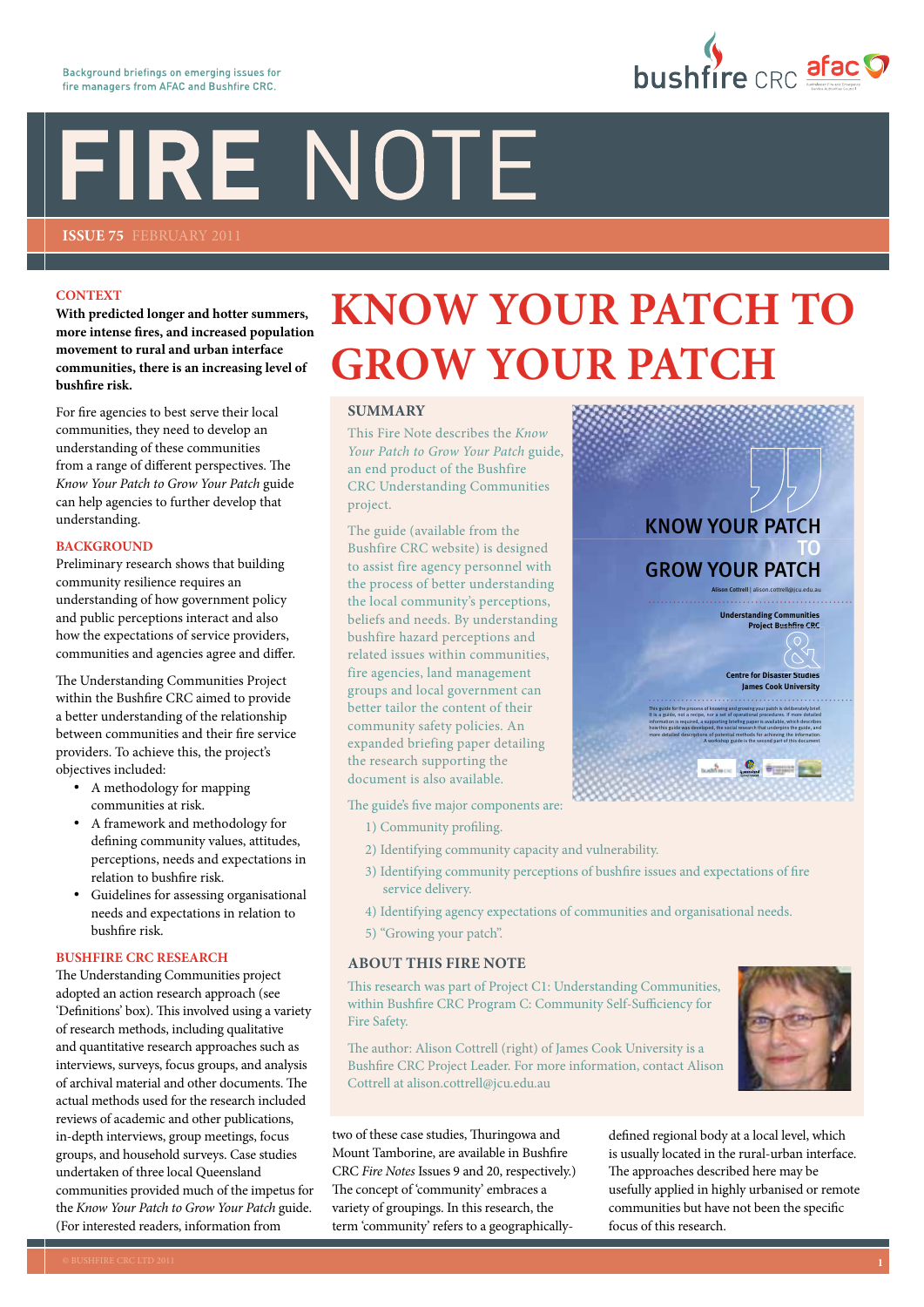## FIRE NOTF



#### **RESEARCH OUTCOMES**

#### **KNOW YOUR PATCH TO GROW YOUR PATCH**

#### **1. COMMUNITY PROFILING**

It is important to acknowledge that communities are not homogenous (Cottrell 2005, Marsh and Buckle 2001). Within any community there are smaller groups with which people identify that matter to them more than the community as a whole. Collecting information about households will not provide a picture of the richness of the networks and relationships within a community. These networks and relationships are important to communicating effectively with and within communities and helping communities help make themselves more resilient to bushfires. The way to inform and work with communities on bushfire matters will differ between and within communities as well as over time.

#### *Identifying exposure to bushfire risk*

An important first step is to identify the geographical area that is to be considered "at risk". While this may sound obvious, it is more complex than it seems. For example, education officers and operational staff may have different views about which areas are considered to be "at risk". Maps provide a useful starting point for this conversation. However, the availability of mapped information about bushfire risk in Australia varies between and within states, is at a variety of scales and sometimes based on outdated data. Aligning the boundaries of those areas identified as being at bushfire risk

with the boundaries of census collection districts will make the job of profiling the community easier – but it is not always possible.

Even access to maps can be more difficult than expected. For example, in several localities visited for the research, brigades did not have detailed maps which identified the bushfire risk in terms of high vegetation, time since area last burned, or the dates and locations of controlled burns. Maps are also a useful way to record the location of particularly vulnerable structures such as nursing homes and residences on the top of heavily wooded escarpments.

#### *Sourcing information about who lives in an area*

There are several sources of relevant information, each of which has its strengths and limitations; this variability makes it important to obtain information from as many different types of sources as possible. A rule of thumb is that at least three different sources are needed to ensure that information is reliable. Sources can include community information that is already published, interviews with local government and organisational representatives and meetings of other (particularly voluntary) groups in the community.

The first key data set is Australian Census Data. This census is conducted every five years and provides a wealth of information about the people who were residents in the community on the night the census data was

collected. However, over time or with rapidly growing communities, this information can quickly become out of date. Other sources of information can help to take account of this change and to fill in the information that census does not collect.

It is important to note that the more direct the contact there is with community members, the more sensitive and careful the community profiler needs to be. As well, community profiling is not a 'one-off ' activity – the information needs to be updated regularly. Other public domain sources include census data, and local government websites or contact lists. More suggestions about potential sources of information are in the *Know Your Patch* briefing paper (Cottrell, 2009).

#### **2. ASSESSING COMMUNITY CAPACITY AND VULNERABILITY**

#### *Community capacity*

Community capacity is about identifying the networks and relationships within communities in order to improve community resilience to bushfires. A well-connected community which shares and discusses concerns about bushfires tends to be better prepared. Some communities also have a 'culture of preparedness' and existing networks such as Fire Guard groups and telephone trees (see 'Definitions' box) can be built upon. Despite the increasing risk of fire over time, as the time since the last fire increases, community concern or attention tends to decrease, and it is important to consider the time since there was a bushfire in the area. The last fire may be beyond collective memory, or the makeup of the community may have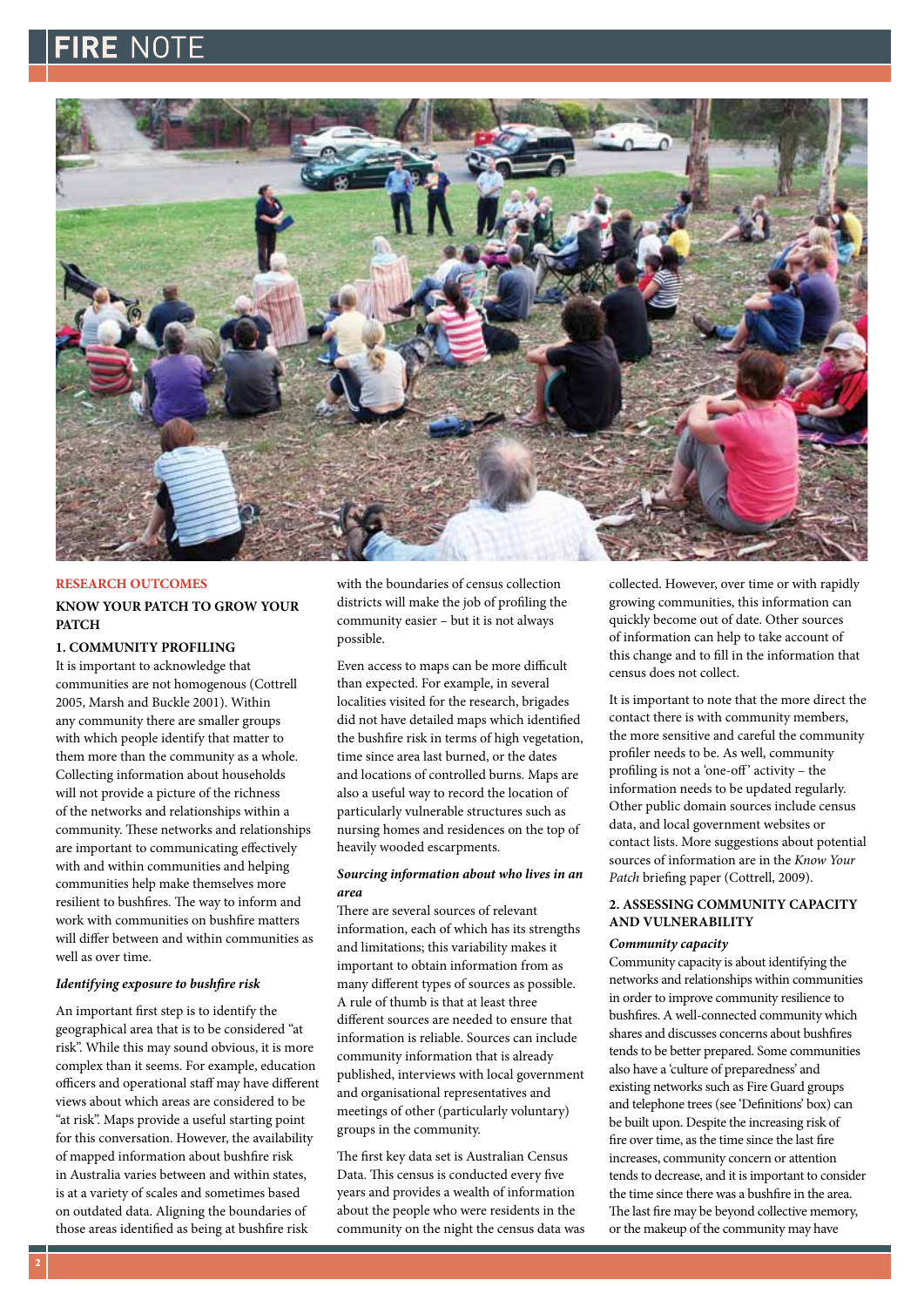## FIRF NO

changed considerably. Questions to consider include: Is the community well networked? Does the community talk about bushfires? Do they appear to be well prepared? When was the last fire?

#### *Community vulnerability*

Community vulnerability is about identifying groups in the community that are most vulnerable, and why. It is an important step towards identifying fire service needs at the local level. These may be the people who provide the focus for initial activity in the community. While there is a general view that certain groups in a community, such as the poor or the elderly, are more vulnerable to hazards than others, we need to be careful that we don't make assumptions about people's capacities or vulnerabilities. People who are not permanent members of the community or are recent arrivals from urban centres, other states or countries may be unaware of the risks. Furthermore, much of the information about bushfires is targeted towards households. This can be very useful, but if household planning is made on the basis of the whole household being together at the time of a fire event, then this could result in poor planning. Local government services providers are usually very helpful in understanding community vulnerability.

Questions to consider include: Are there commuters or other groups that are not so well connected in the community? Do residents of health care, aged care and other types of health and welfare facilities need special consideration, and how prepared are their carers and relatives? Is this a holiday area and are there likely to be people visiting who are not familiar with local risks or practices?

#### **3. ASSESSING COMMUNITY PERCEPTIONS OF BUSHFIRE ISSUES AND EXPECTATIONS OF FIRE SERVICE DELIVERY**

Case studies reveal that perceptions of bushfire as a risk – and expectations of fire service delivery – vary between and within communities. Research from a variety of projects within Bushfire CRC Program C – Community Self-Sufficiency for Fire Safety – indicated that many members of the public gave priority to concerns other than bushfires. These other priorities ranged from other natural hazards to economic issues such as financial difficulties, maintaining employment, their own personal safety and that of their children. The research found that communities which had a culture of bushfire preparedness and good internal linkages or networks also appeared to foster more salient perceptions of bushfire risk.

Cases studies conducted as part of Bushfire CRC Project C1: Understanding



#### **end user statement**

 "The 'Know Your Patch' term is religiously promoted in QFRS by our operational crews. However, simply knowing your patch does not equate to 'managing your patch'. Alison Cottrell's research takes this concept one step further by posing the question: Do we really know our communities and how they will respond before, during and after an emergency incident? The 'Grow Your Patch' approach provides a well grounded, well researched paper that offers a sound and essential guide that helps us better understand our respective communities, This, in turn, builds stronger partnerships with them, supporting both the communities and agencies in preparing for and responding to bushfires."

**– Steve Rothwell AFSM, Assistant Commissioner Rural Operations, Queensland Fire and Rescue Service, Department of Community Safety**

#### **DEFINITIONS**

**Action research:** While there is no one widely accepted definition of action research, Whyte (1991, p.8) states that action research is for people who: *"want their research to lead to social progress and yet do not want to give up claims to scientific legitimacy"*.

**Telephone tree:** a group of people who have agreed to initiate a pre-arranged chain of telephone warning messages.

Communities, found that at least some members of the public were unclear about which agency provided bushfire services. Some people had unrealistic expectations about the likelihood that a fire truck might arrive. In other cases, people were educated about the risks, the bushfire service providers and the likely availability of sufficient services. Fire agencies need to be familiar with their own communities if these perceptions and expectations are to be understood and addressed.

#### **4. IDENTIFYING AGENCY EXPECTATIONS OF COMMUNITIES AND ORGANISATIONAL NEEDS**

What do fire service providers expect of the communities they serve? This question may not seem obvious but it needs to be asked. For each community these expectations may vary depending on the kinds of bushfire risks faced, and the makeup of the community. It is important for fire services to understand what they are asking people to do in order to understand whether the service's expectations are realistic or achievable. Fire services also need to identify areas of potential conflict between prevention strategies and other activities and issues. But if the prevention strategies conflict with community activities then, obviously, negative outcomes will arise.

For example, in some communities, community goals such as the conservation of local flora and fauna may conflict with activities such as hazard reduction burning and removal of bushfire fuel around homes. Sometimes these goals are legislated and require negotiation with local authorities.